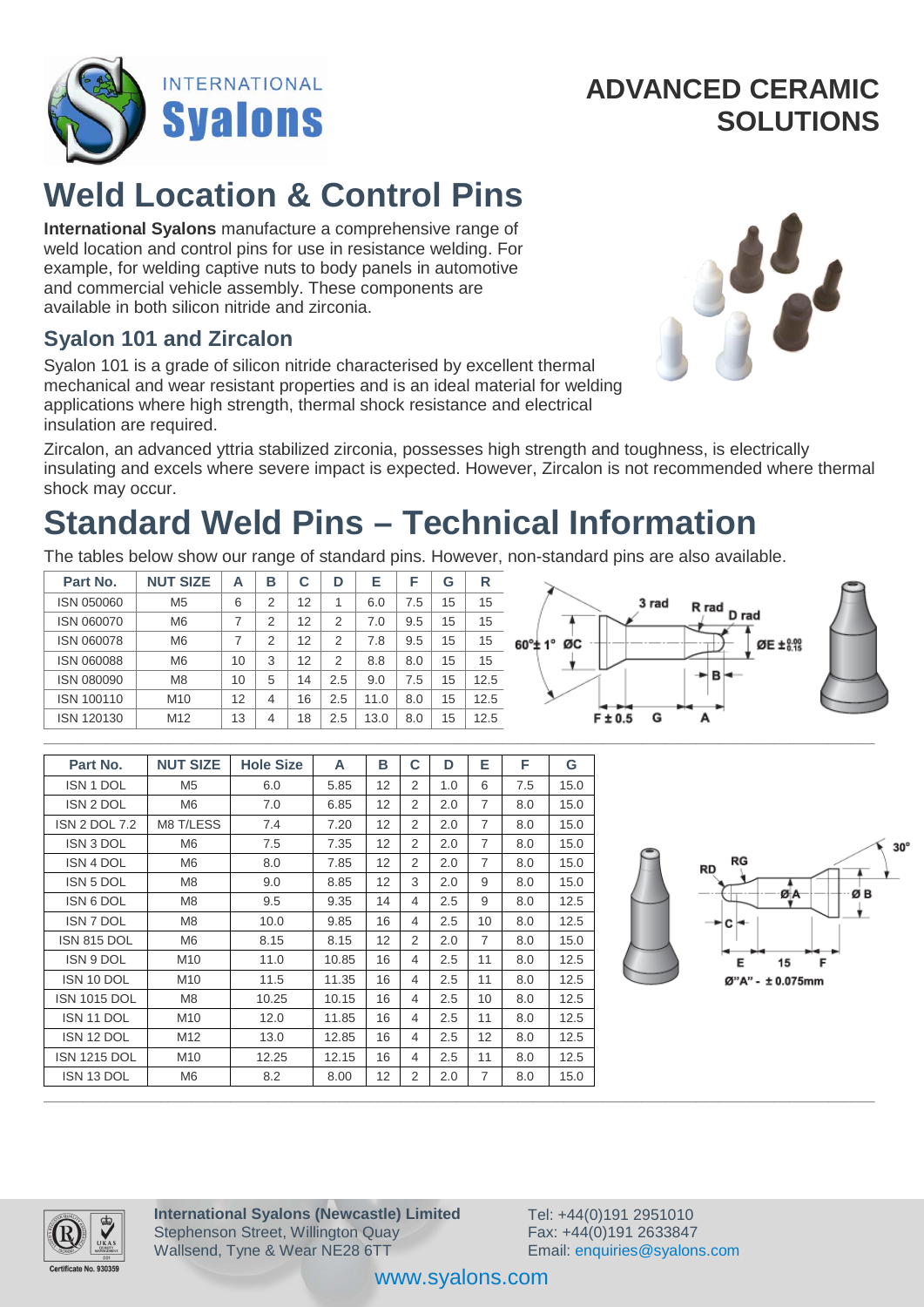

### **ADVANCED CERAMIC SOLUTIONS**

## **Standard Weld Pins – Technical Information continued…**

| Part No.          | <b>NUT SIZE</b> | <b>HOLE SIZE</b> | A     | в    | C   | D    |
|-------------------|-----------------|------------------|-------|------|-----|------|
| ISP <sub>1</sub>  | M4, M5, M6      | 6.00             | 5.85  | 10.0 | 1.5 | 4.3  |
| ISP <sub>2</sub>  | M <sub>6</sub>  | 7.00             | 6.85  | 10.0 | 1.5 | 5.2  |
| ISP <sub>3</sub>  | M <sub>6</sub>  | 7.50             | 7.35  | 12.0 | 2.0 | 5.4  |
| ISP <sub>4</sub>  | M <sub>6</sub>  | 8.00             | 7.85  | 12.0 | 2.0 | 5.8  |
| ISCP <sub>5</sub> | M <sub>8</sub>  | 9.00             | 8.85  | 14.0 | 3.0 | 6.2  |
| ISP <sub>6</sub>  | M <sub>8</sub>  | 9.5              | 9.35  | 14.0 | 3.0 | 6.6  |
| ISP <sub>7</sub>  | M <sub>8</sub>  | 10.00            | 9.85  | 14.0 | 3.0 | 7.0  |
| ISP <sub>8</sub>  | M <sub>8</sub>  | 10.50            | 10.35 | 14.0 | 3.0 | 7.5  |
| ISP <sub>9</sub>  | M10             | 11.00            | 10.85 | 16.0 | 3.5 | 7.7  |
| <b>ISP 10</b>     | M10             | 11.50            | 11.35 | 16.0 | 3.5 | 8.1  |
| <b>ISP 11</b>     | M10, 7/16 UNF   | 12.00            | 11.85 | 16.0 | 3.5 | 8.5  |
| <b>ISP 12</b>     | M12, 7/16 UNF   | 13.00            | 12.85 | 16.0 | 4.5 | 8.9  |
| <b>ISP 13</b>     | M10             | 12.50            | 12.35 | 16.0 | 3.5 | 8.9  |
| <b>ISP 14</b>     | M14             | 15.00            | 14.86 | 18.0 | 5.0 | 10.4 |
| <b>ISP 15</b>     | M12             | 14.00            | 13.85 | 16.0 | 4.0 | 10.0 |
| <b>ISP 16</b>     | 7/16 UNF        | 14.50            | 14.35 | 16.0 | 4.5 | 10.2 |
| <b>ISP 17</b>     | 7/16 UNF        | 13.50            | 13.35 | 16.0 | 4.5 | 9.3  |
| <b>ISP 18</b>     | M14             | 15.20            | 15.15 | 17.0 | 5.0 | 10.6 |
| <b>ISP 24</b>     | M <sub>6</sub>  | 8.25             | 8.10  | 12.0 | 2.0 | 6.0  |
| <b>ISP 25</b>     | M <sub>6</sub>  | 8.40             | 8.15  | 12.0 | 2.0 | 6.1  |
| <b>ISP 26</b>     | M12/LESS        | 13.20            | 13.05 | 16.0 | 4.5 | 9.1  |
| <b>ISP 27</b>     | M <sub>8</sub>  | 8.70             | 8.55  | 12.0 | 2.0 | 6.4  |
| <b>ISP 28</b>     | M <sub>8</sub>  | 10.65            | 10.50 | 14.0 | 3.0 | 7.6  |
| <b>ISP 29</b>     | M <sub>8</sub>  | 8.15             | 8.05  | 12.0 | 2.0 | 6.0  |
| <b>ISP 30</b>     | M <sub>8</sub>  | 6.60             | 6.40  | 10.0 | 1.5 | 4.8  |



Ø"A" - ± 0.075mm

| Part No.         | <b>NUT</b><br><b>SIZE</b> | A | C  | Е    | F   | G    |                                     |
|------------------|---------------------------|---|----|------|-----|------|-------------------------------------|
| <b>ISN 04048</b> | M4                        | 3 | 12 | 4.8  | 6.5 | 12.0 |                                     |
| ISN 05058        | M <sub>5</sub>            | 3 | 12 | 5.8  | 7.5 | 12.0 |                                     |
| <b>ISN 06068</b> | M <sub>6</sub>            | 5 | 12 | 6.8  | 95. | 13.9 |                                     |
| <b>ISN 08078</b> | M <sub>8</sub>            | 6 | 14 | 7.8  | 9.5 | 13.9 |                                     |
| <b>ISN 08088</b> | M <sub>8</sub>            | 6 | 14 | 8.8  | 8.0 | 13.9 | $60^\circ \pm 1^\circ$<br>C-<br>E±& |
| <b>ISN 08090</b> | M <sub>8</sub>            | 6 | 14 | 9.0  | 7.5 | 13.9 |                                     |
| ISN 10102        | M10                       | 7 | 16 | 10.2 | 8.0 | 13.9 | G                                   |
| ISN 10107        | M10                       | 7 | 16 | 10.7 | 8.0 | 13.9 | --<br>$F \pm 0.5$                   |
| <b>ISN 12144</b> | M12                       | 8 | 18 | 14.4 | 8.0 | 13.9 |                                     |
| <b>ISN 12116</b> | M12                       | 8 | 18 | 11.6 | 8.0 | 13.9 |                                     |





\_\_\_\_\_\_\_\_\_\_\_\_\_\_\_\_\_\_\_\_\_\_\_\_\_\_\_\_\_\_\_\_\_\_\_\_\_\_\_\_\_\_\_\_\_\_\_\_\_\_\_\_\_\_\_\_\_\_\_\_\_\_\_\_\_\_\_\_\_\_\_\_\_\_\_\_\_\_\_\_\_\_\_\_\_\_\_\_\_\_\_\_\_\_\_\_\_\_\_\_\_\_\_\_\_\_\_